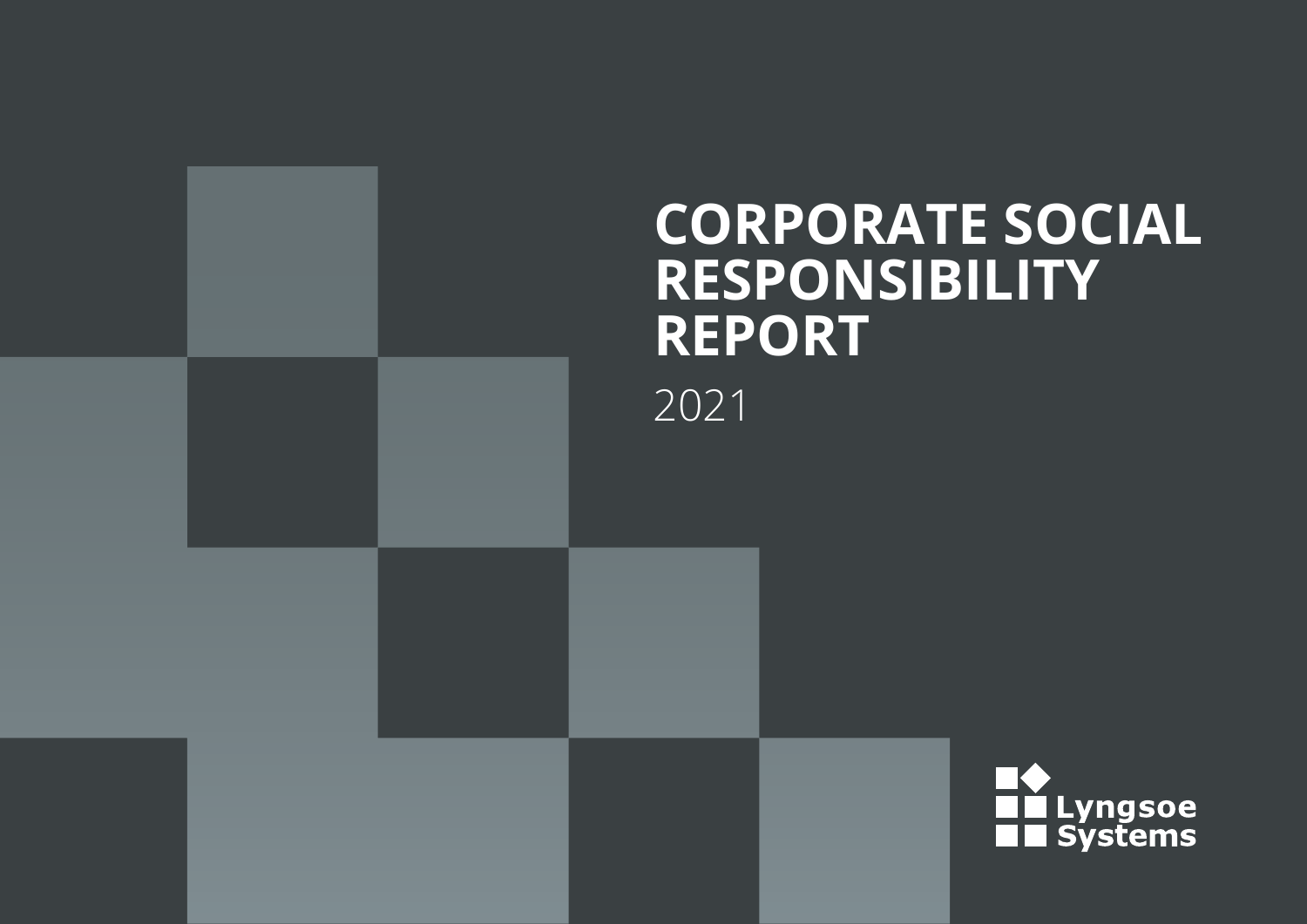Lyngsoe Systems is one of the world's leading software developers and systems integrators of logistics solutions for a wide range of complex logistics chain environments within the general logistical flows, airport, postal, manufacturing and supply chain, library, and the healthcare markets.

We have been designing, installing, and maintaining control and track-andtrace systems for more than 40 years and are leaders within the radio frequency identification (RFID) technology market. With more than 5,000 installations worldwide in more than 60 countries, the Lyngsoe team demonstrates extensive customer process knowledge and advanced expertise within solution design, software development, integration, service, and maintenance.

| ABOUT LYNGSOE SYSTEMS                                         | 3  |
|---------------------------------------------------------------|----|
| <b>CEOLETTER</b>                                              | 4  |
| CORPORATE SOCIAL RESPONSIBILITY APPROACH                      | 5  |
| GOOD HEALTH AND WELL-BEING                                    | 6  |
| <b>OUALITY EDUCATION</b>                                      | 8  |
| DECENT WORK AND ECONOMIC GROWTH                               | 14 |
| INDUSTRY AND INNOVATION                                       | 16 |
| SUSTAINABLE CONSUMPTION AND PRODUCTION                        | 18 |
| RESPONSIBLE CONSUMPTION AND PRODUCTION,<br>AND CLIMATE ACTION | 22 |
| <b>OVERVIEW AMBITIONS 2022</b>                                | 25 |
|                                                               |    |

We are renowned for innovation, out-of-the-box thinking, and the ability to put ideas into practice. We provide end-to-end project management and consultancy services for our installations worldwide. We offer best-in-class logistical solutions across the customer supply chain, offering real-time transparency, traceability, and data capture to increase customer revenues, reduce OPEX, and ensure quality.

In total, we employ over 200 employees around the world, located in Denmark, Canada, United Kingdom, Germany, Romania, United States of America, and Finland. Therefore, being a part of the Lyngsoe Systems team allows you to interact with colleagues around the world. The headquarters in Aars, Denmark, also comprise of research & development, RFID test center, sales, hosting center, project, and service facilities along with administrative functions.







## **CONTENTS**

## **ABOUT LYNGSOE SYSTEMS**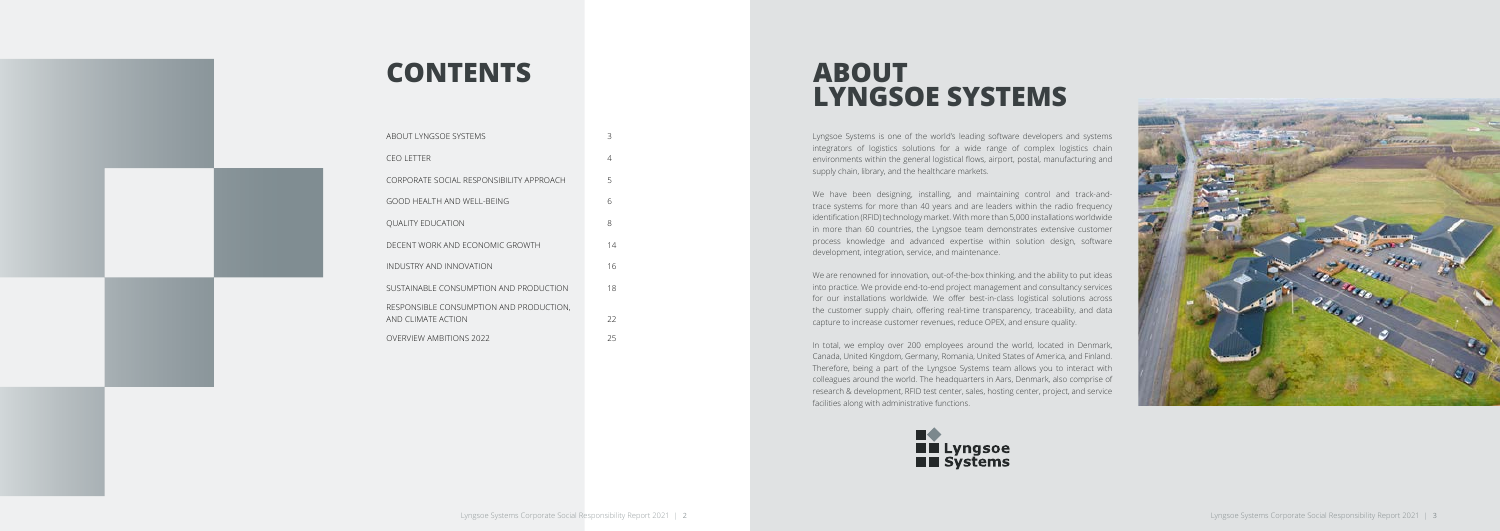

As the world is challenged by the aftermath of the COVID-19 pandemic and the geopolitical conflict in Ukraine, it has never been more apparent how societies are interlinked and dependent on the realization of the UN principles.

As one of many companies globally, Lyngsoe Systems is a key contributor to implementing sustainability initiatives that will have a lasting and universal impact on our globe and our everyday lives.

Building on 40 years of company legacy, we are ambitiously and actively working to support the principles of the UN Global Compact with our colleagues, customers and suppliers, striving for it to become an integral part of our strategy, culture and daily operations. Conducting business responsibly is deeply rooted in our values and our relationships with all stakeholders.

In our strategy spanning from 2022-2024, "United for Growth", we have ramped up our ambitions with further investments internally as well as externally to make a sustainable impact across our business units and solutions.

The Lyngsoe Systems CSR report describes our initiatives in focus, how they link with the relevant UN principles and how we will measure the success of our contribution.

**– Villads Thomsen, CEO, Lyngsoe Systems**

## **CEO LETTER CORPORATE SOCIAL RESPONSIBILITY APPROACH**

#### **WHAT DOES CSR MEAN TO US AT LYNGSOE SYSTEMS**

Lyngsoe Systems' definition of corporate social responsibility is creating social, environmental, and economic value for both short- and long-term business success and responsible global development. In line with this definition, we aim to align our sustainability strategy with our corporate strategy.

Our newly developed strategy for 2022-24, "United for Growth", seeks to address and consider the increasing ESG (environmental, social and governance) agenda and the objective of an improved sustainability footprint – both for ourselves and our customers through our products and solutions. We are dedicated to reducing our direct, as well as indirect, environmental impact. Sustainability has always been important for us as a company. That is why we have been addressing it for years and continue to do so today, yet in a more tactical, rational way. ESG is an area that is increasingly getting more attention now and into the future. Therefore, we have committed to addressing it with a much more conscious, deliberate strategic approach over the coming years.

Hence, sustainability has been chosen as an important theme, focus area and strategic initiative in our new strategy for 2022-24. The main purpose of this is to address and improve sustainability internally, as well as externally for and through our customers, by the incorporation of sustainability in our commercial offerings. Thus, through this initiative, we wish to further catalyze our sustainability efforts and set targets and KPIs to support this.

In short, we are working to embed sustainability in all our businesses and through our customers to create a positive impact.

#### **THE SUSTAINABLE DEVELOPMENT GOALS**

Responsible business is the foundation for responsibility in the work life. Therefore, by incorporating the Sustainable Development Goals (SDG) into our strategy and initiatives, we strive to build a corporate responsible culture and take responsibility for the planet by being a responsible business. Based on an evaluation of business and society impact, we have chosen to focus on the following six goals in this CSR report, as these will be the goals we assess we have the most impact on through our business.

The **SDG 3** focuses on ensuring a healthy life for all and promoting well-being for all groups of people at all ages. The **SDG 4** is about ensuring equal access for all to quality education and promoting everyone's opportunities for lifelong learning. **SDG 8** covers promoting sustainable, inclusive and sustainable economic growth, full and productive employment and decent work for all. The **SDG 9** connects to building a robust infrastructure, promoting sustainable industrialization, and supporting innovation. **SDG 12** is all about ensuring sustainable consumption and production. And lastly the **SDG 13** is covering combating climate change and its consequences.

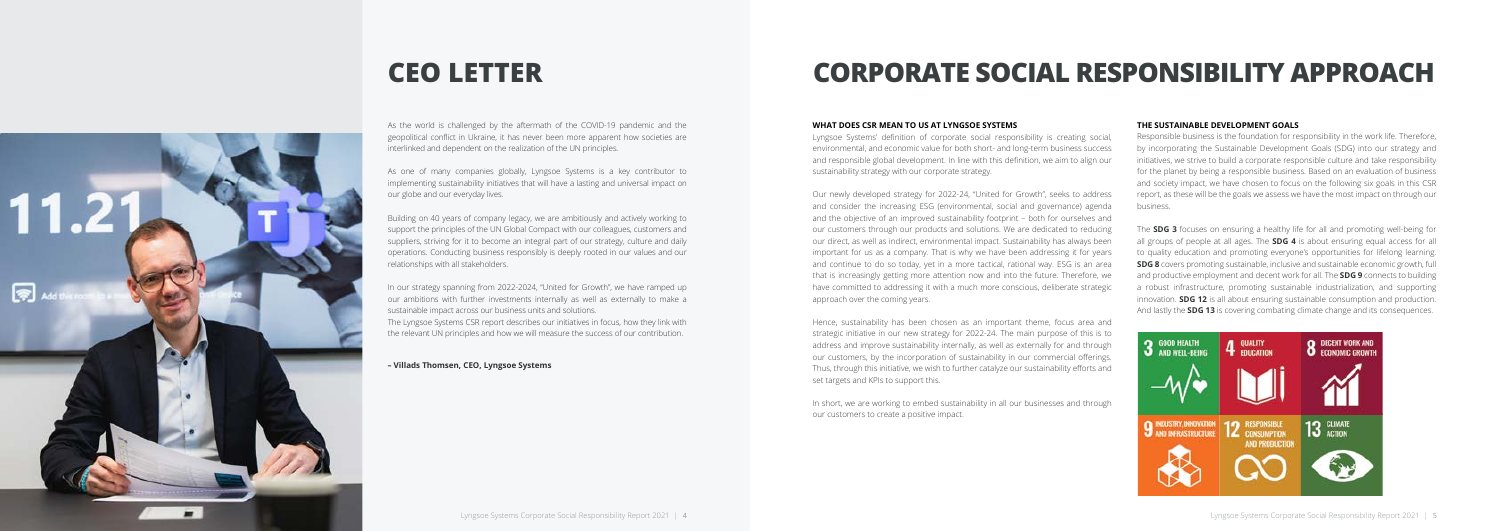In Q4 2020, we began the initiative of collaborating with and using the Peakon/ Workday platform for this, which is the leading employee engagement and people analytics platform. Through this, we collect employee feedback on a quarterly basis, by which we have built a continuous feedback culture with real-time insights on engagement for management action. In other words, employees can speak up in a secure and anonymous way, allowing all managers to acquire action-oriented data, contextual training suggestions and help with effective action plans on any improvement area.

The survey is very important to us as it provides us with our employees' valuable feedback and input on what we do well and what we can do better to improve their health and well-being, and work experience. It helps us to identify what matters most and prioritize doing the right things. Thereby, it ultimately contributes to improving the employee experience and making Lyngsoe Systems the best possible workplace. The score on employee engagement reflects our employees' experience of the working conditions, improvements, and initiatives we have implemented. Here, we aim to improve the long-term employee engagement score from an average score of 7.83 (out of 10) in 2021 to 8.0 in 2024. Thereby, our 2022 target is a weighted average score of 7.89.

#### **AMBITIONS FOR 2022 SUMMED UP:**

- Reduction in time used locating beds, medical equipment, and other assets
- Efficient utilization of space, equipment, beds, consumables etc.
- · Improved real-time insight into workflows and logistic processes
- · Risk reduction of contamination and outbreaks

- · Ensure healthcare benefits at all Lyngsoe Systems locations, e.g. establish a physical exercise training offer at our headquarters
- · Improve Lyngsoe Systems' Employee Experience by an initiative, where we will involve our employees in identifying concrete improvement areas for health and well-being
- · Improve our long-term employee engagement score from an average score of 7.83 (out of 10) in 2021 to 8.0 in 2024. Thus, the 2022 target is a weighted average score of 7.89. The score is continuously derived from our quarterly employee satisfaction survey
- · With best practice knowledge, increase multiple tracking solutions at one location making each healthcare location even more efficient.
- · Optimize assets utilization and thereby reduce consumption by tracking item locations.

#### **EXTERNALLY: HELPING TO PROMOTE HEALTHY LIVES AND WELL-BEING FOR PEOPLE THROUGH OUR SOLUTIONS**

We are driven to provide solutions and technology to help promote healthy lives and well-being, and to increase risk reduction and management of health risks.

#### **CASE: THE NEW UNIVERSITY HOSPITAL (DNU) IN AARHUS, DENMARK**

The New University Hospital (DNU) in Aarhus is treating around 100,000 admitted patients and 900,000 outpatients a year at full capacity. Utilizing Lyngsoe Systems' long experience with RFID technology and complex problem-solving, our RFID tags are carefully selected and attached to equipment, beds, other assets etc. and tracked by fixed mounted antennas throughout the building complex. The RFID tags make it possible to find out where particular equipment and assets are located within more than 2,000 rooms.

#### **KEY AREAS WHERE OUR SOLUTIONS ARE HELPING TO TACKLE CHALLENGES WITHIN THE HEALTHCARE SECTOR:**

Patient care is dependent on the ready availability of equipment and personnel, particularly for emergencies and in a case of outbreaks. Lyngsoe LIVE Logistics™ as the backend software engine for RFID tracking, together with Systematic's Columna Service Logistics, provides visibility for the hospital, adding value for staff and patients alike in terms of health and well-being. The implementation of the above advanced system safeguards DNU well into the future.



#### **INTERNALLY: SUPPORTING OUR EMPLOYEES' HEALTH AND WELL-BEING**

Our employees are our greatest asset, and Lyngsoe Systems helps them to obtain a healthy work culture and work-life balance. Therefore, we have a solid commitment to our employees' physical and mental health and safety.

We cover all permanent employees and their children with a healthcare plan from pension provider PFA, with similar local schemes in Germany, Canada, and USA. Also, we have a "Work @ home policy", which is a flexible scheme where defined working hours can be carried out in the employee's home. Through this policy, we provide the opportunity and flexibility of two days per week to work from home, recognizing that our employees have a private and family life to balance with their work life.

In addition to our employees' mental well-being, we also believe in supporting their physical well-being. Every day we offer a healthy and nutritious lunch arrangement at our headquarters for our employees and, on top of this, our employees have free access to fresh fruit every workday. Besides nutritious food, we also encourage physical exercise for our employees. Our staff association financially supports employees' participation in health campaigns, e.g., the quarterly national "Step counting" campaign, where employees are encouraged to walk and exercise more during defined weeks. Likewise, we participate in the annual national "We bike to work" campaign, also encouraging more exercise. We wish to offer physical exercise free of charge to our employees outside of working hours, so so we have set a 2022 target to establish a new physical exercise and training space, i.e., a fitness room at our headquarters.

### **WE AIM TO IMPROVE OUR EMPLOYEE ENGAGEMENT AND WELL-BEING THROUGH A STRATEGIC INITIATIVE**

In general, protecting our employees' health and having the most fit and fabulous team plays an essential role in the long-term success of our company. Therefore, employee engagement is both a key strategic objective as well as a key strategic focus area of our strategy for 2022-24. In 2022, we will implement a concrete initiative called "Employee Experience" to directly support employee engagement and wellbeing. This initiative aims to improve the total experience of being an employee at Lyngsoe Systems by tailoring physical and non-physical organizational elements to match our employees' needs and expectations. Hence, in 2022, we will involve and collect feedback from our employees and conduct a gap analysis to identify a range of desired improvement areas to act on going forward. This will enable us to improve our employees' health and well-being in both a targeted and relevant way.

### **COLLECTION OF EMPLOYEE FEEDBACK TO CONTINUOUSLY IMPROVE EMPLOYEE SATISFACTION AND ENGAGEMENT**

We continuously strive to optimize working conditions, so we therefore give every employee in the company the opportunity to be heard, recognizing the importance of freedom of speech and the equal right to this for all. For several years, we have collected feedback from our employees through an employee satisfaction survey - previously on a yearly basis, but now on a quarterly basis since Q4 2020. This provides us with an overall score on employee engagement.

# **GOOD HEALTH & WELL-BEING**

The Sustainable Development Goal 3 covers ensuring healthy lives and promoting well-being for all at all ages. Lyngsoe Systems has an ambitious agenda for tackling a broad range of global health challenges to ensure good healthy well-being for all, both internally for our employees, as well as externally for the end users of the solutions we provide.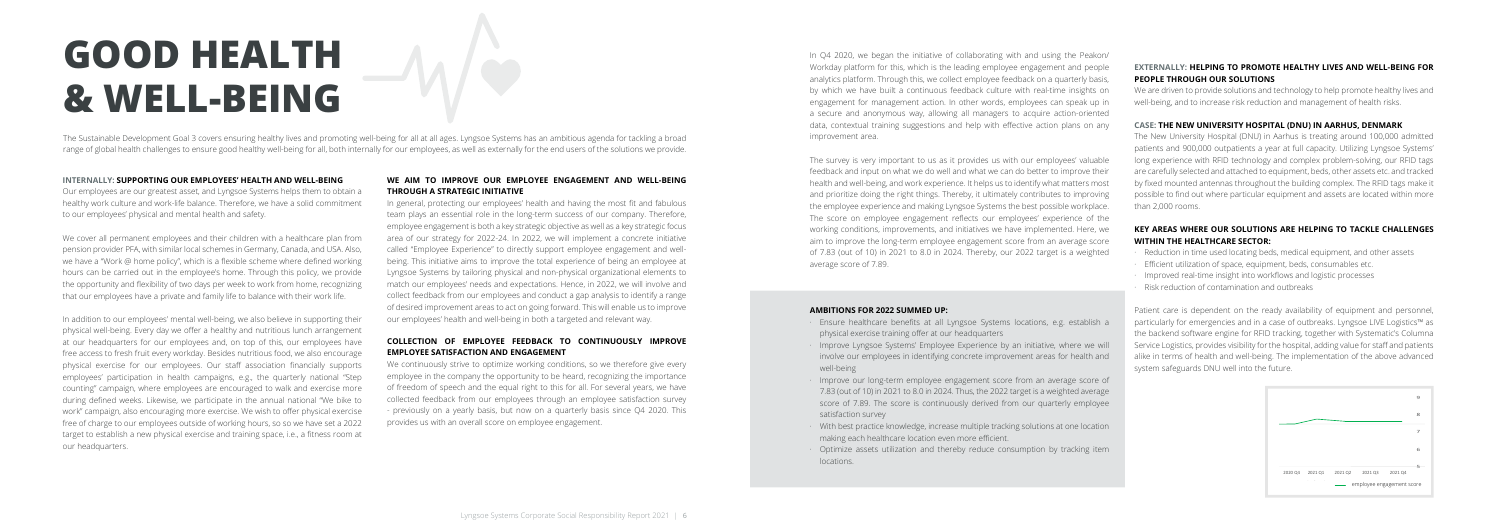



The targets for Sustainable Development Goal 4 cover the need for access to university-level education, vocational training, and entrepreneurship skills, paying special attention to issues of equality. At Lyngsoe Systems, we support education as a fundamental human right and is essential for the achievement of sustainable development.

# **QUALITY EDUCATION**

#### **SUPPORTING EDUCATION IN A LOCAL CONTEXT**

Education in a local matter, requires businesses to work within local education systems and communities to determine the best utilization of resources. Lyngsoe Systems would in this regard highlight some local initiatives. First, our "Best Friend" award, which strengthens the bond with us and the local schools near our headquarters. The "Best Friend" award contributes with commitment, praise and creates a great bond, not only, with our local college, but also the students. The award is presented every year to a student, who gets a diploma and a gift card.

Lastly, Lyngsoe Systems is annually attending an IT-job fair at the local university. Our attendance promotes the cooperation between the educational institutions and Lyngsoe Systems and aims to support and guide the graduates in their start into their first employment.

HTX: Den gode kammerat - til eleven, der har gjort<br>noget særligt for sammenholdet i klassen og på<br>skolen



## **QUALITY EDUCATION**

#### **FROM RUSSIA TO DENMARK**

*"I started here without much knowledge about IoT and only little experience working in Java, and I am very grateful that I have been given a challenging task and the trust in me being able to do it. I see it as a big chance for myself to learn as much as I can from this project and the people on my team. Throughout my work here, I have experienced development tools that I have never used during my studies and gaining that kind of new experience is really important to me."* 

**– Daria Oskina, Student Developer, Lyngsoe Systems**

#### **INFO BOX**

Born in Russia, educated in Germany, Bachelor's degree in Media and IT, studied Vision, Graphics, and Interactive Systems at Aalborg University, Started part time at Lyngsoe Systems mid 2021.

Lyngsoe Systems works to increase the number of people, students, and employees with relevant, technical, and vocational skills. At Lyngsoe Systems, we also cooperate with universities and their students to bridge the gap between universities and businesses. Student-worker programs, as well as Master thesis programs, are a part of our culture. Through this collaboration, we seek to develop new and more sustainable solutions through new knowledge, while also creating possibilities for students to gain valuable work knowledge and experience. Therefore, we are proud to invest in education because we know how it can improve knowledge, development, bring in new energy to a work culture, brand leadership, develop the capacity of future employees and build a more diverse employee pipeline. We also know that education can help to address the gap between skills of the available workforce and job vacancies, which is a key challenge in many markets worldwide.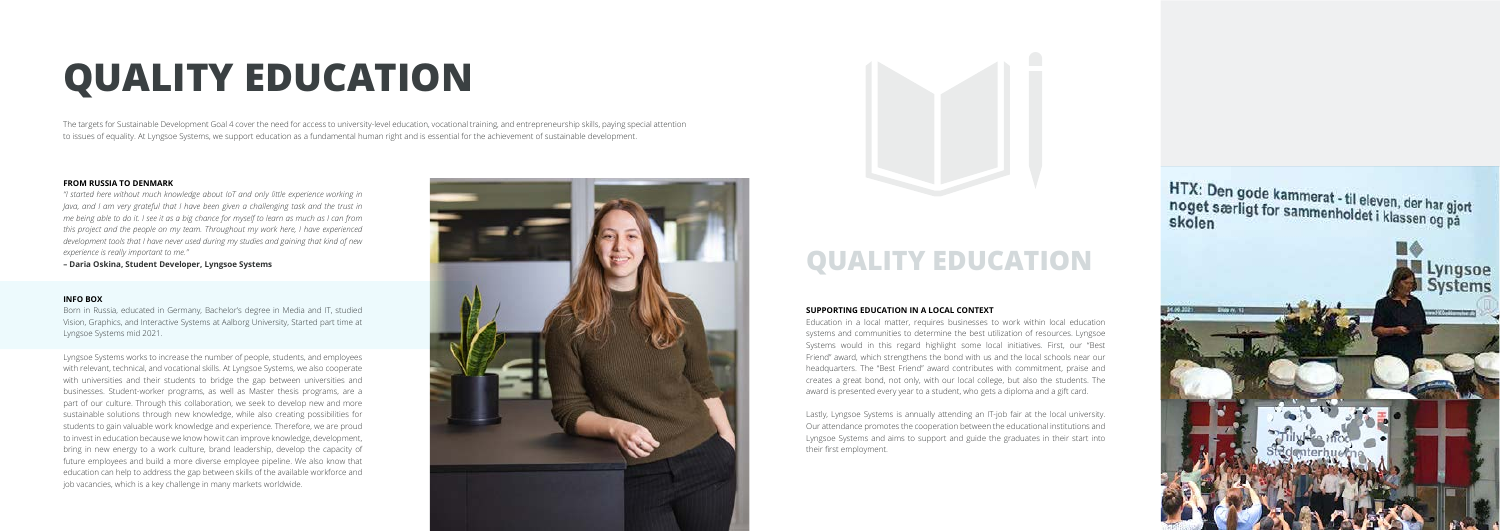

## **QUALITY EDUCATION IT TRAINEE**

#### **CLIMBING THE CAREER LADDER**

Lyngsoe Systems sees the above as long-term strategic investments in education and a path to a larger, more talented pool of future employees. We see investing in education as a source of futureproofing and innovation.

*"Lyngsoe is definitely a place I could see myself in the future. Both local colleagues and colleagues around the world expand my view. If I were to stay, I would like to do some job rotation to see other aspects of Lyngsoe, which also would make Lyngsoe more robust. After I finish my education, I plan to attend the Danish cyber conscription."*

**– Bjørn Olsen, IT Trainee, Lyngsoe Systems**

#### **INFO BOX**

Bjørn is currently studying "EUX data technician specialized in programming". The EUX means, it is the vocational education Data Technician, but combined with high school subjects. Bjørn started his education August 2017 and will finish in July 2023. In the fall of 2018, Lyngsoe had a job posting, which he applied for. He then started as an IT Trainee in January 2019.



## **QUALITY EDUCATION SOFTWARE DEVELOPER**

The pathways to jobs and education at Lyngsoe Systems are very different and individual. We consider it an incredible honor when our student workers choose to stay with Lyngsoe Systems.

#### **CLIMBING THE CAREER LADDER**

Sune Bendtsen took such a journey. He was a student worker at Lyngsoe Systems, and was offered a position afterwards, which he immediately accepted.

*"I started my journey at Lyngsoe Systems as an automation engineering student. My period at Lyngsoe Systems was very educational, beneficial, and great. I gained an incredible amount of knowledge, developed extremely well, and worked with some good colleagues, which is why I was incredibly happy to be offered a permanent job at Lyngsoe Systems, as a Software Developer"* 

**– Sune Bendtsen, Software Developer, Lyngsoe Systems**

#### **INFO BOX**

Sune is a Software Developer, educated in mid 2021, and started as a student worker at Lyngsoe in early 2021. He has previously worked as an Electrician and served 10 years in the Royal Danish Air Force as a Junior Technician. Thereby, he has made a big career shift.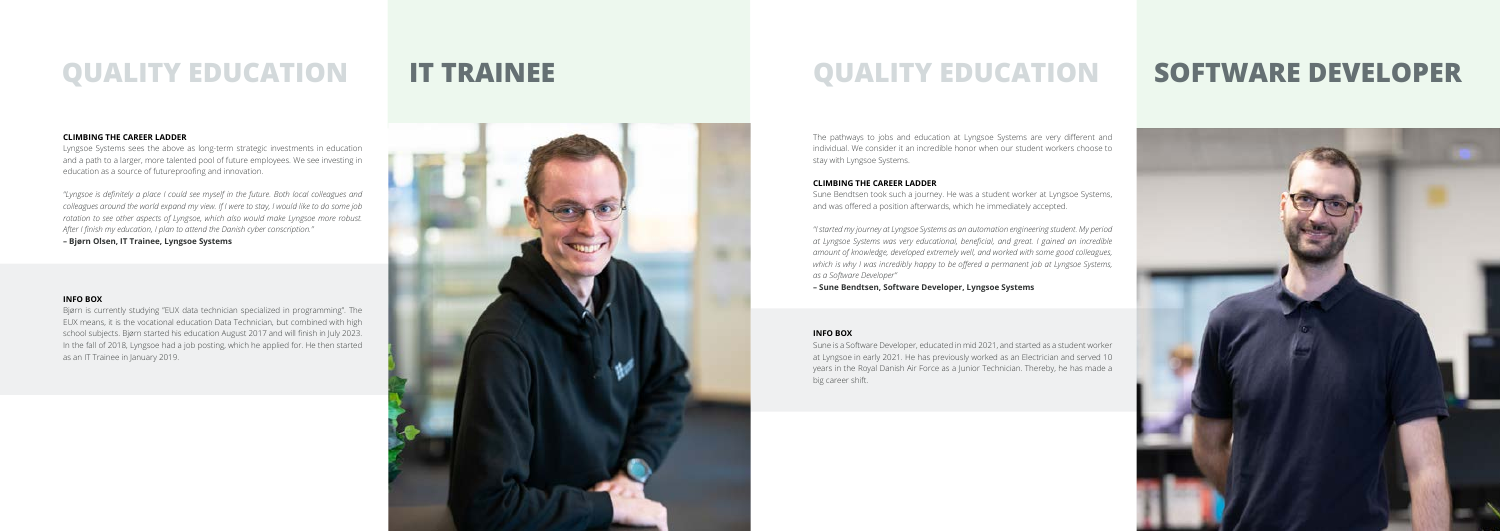

## **QUALITY EDUCATION PROJECT ASSISTANT QUALITY EDUCATION**

#### **A TRIBUTE TO LONG SENIORITY**

Kirsten Olesen has been with us for almost 50 years and is our colleague with the longest seniority. This year, Kirsten has been an employee at Lyngsoe Systems for 48 years. The exact date of her 50-year tenure is November 12 2024. Over the years, many staff members have come and gone, including owners and members of the Board, but Kirsten is still "going strong" at Lyngsoe Systems.

*"It has been quite a journey. When I was younger, I would never have thought I would stay in the same place for almost 50 years. I have been fortunate to try different job positions and have never been bored in my role at Lyngsoe Systems. Of course, a lot has happened to the company, just as a lot has happened to the world in almost 50 years."* 

**– Kirsten Olesen, Project Assistant, Lyngsoe Systems**

#### **INFO BOX**

Kirsten Olesen is a Project Assistant. She holds a business school exam and is mainly self-taught. When she started at Lyngsoe Systems decades ago, the employment was meant to serve as a short break, but instead turned into 48 years of employment.



T Employee professional development has been identified as an area for us to further improve to support our employees personal ambitions to enhance their skillset as well as improve the capabilities across our company, ultimately fulfilling our strategic objectives. Hence, our strategy 2022-24 includes a strategic initiative called "Capabilities for the future". With this initiative, we wish to ensure continuous development of our employees' core capabilities through formalized education. In 2022, we wish to launch a learning platform with an aim to offer all employees relevant professional area courses with a KPI of minimum one course/education/ training day per employee, per year. Thereby, we wish to ensure that our employees' competencies and skills are always up-to-date and continuously improved.

#### **WE INVEST IN OUR EMPLOYEES' SKILLS WITH FORMAL EDUCATION**

#### **AMBITIONS FOR 2022 SUMMED UP:**

- · To promote educational collaborations, we wish to ensure min. 3-4 % (today the number is 2.3 %) of the company are trainees or student workers on a continuous basis, which also includes project collaborations with students from educational institutions.
- · Improve our employees' capabilities for the future by launching a learning platform offering relevant professional area courses and with a KPI of minimum one course/education/training day per employee, per year.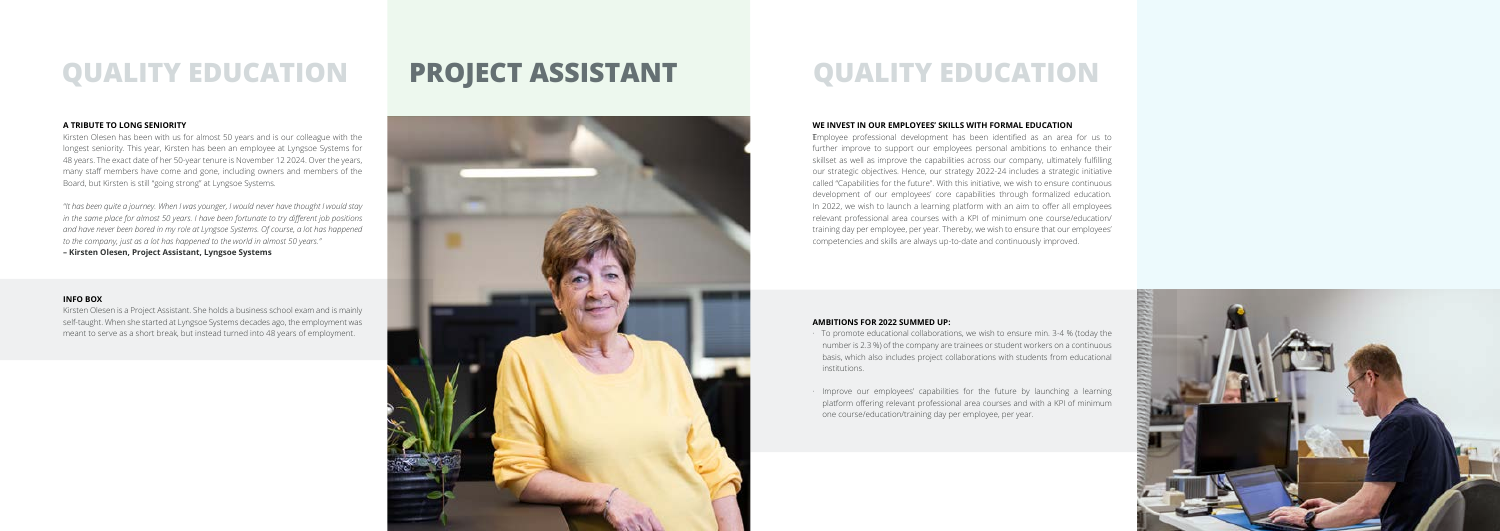# **DECENT WORK & ECONOMIC GROWTH**

#### **LYNGSOE SYSTEMS' AUTOMATED SORTING SYSTEMS REPLACES MANUAL HANDLING**

Lyngsoe Systems delivers our automated and ergonomic products and solutions to a great range of different libraries in the world. Thereby, the more widespread our solutions are adopted by the libraries, the more we make a sustainable difference in the world. The following are some customer cases:

In the old **Deichman Library in Hammersborg, Norway,** all media transportation was previously delivered manually by people, without having an automatic sorting system. In 2019-20 during Covid-19, in the new library at Nya Bjørvika, our Sort MateTM 2000 sorting system was employed to enable the sorting and distribution of media to the correct branches and floors. Manual handling of large batches is no longer performed at the library. Instead, this is handled automatically by the sorting system. This is a great advantage contributing to a higher degree of decent work as well as it is timesaving for the employees in the library logistics department.

#### **Copenhagen Main Library in Denmark** and **Göteborg City Library in Sweden**

The more widespread our ergonomic and automated solutions are adopted by our customers, the libraries, the more we make a sustainable difference in the world by contributing to decent work for people. Hence, we continuously wish to place and replace the most possible ergonomic and automated solutions for new as well as existing customers.



have also adopted and benefited from our automatic solutions. An old Lyngsoe Systems sorting system, Compact Sorter, has been removed, and our improved Sort MateTM 2000 system has been installed instead. Our improved sorting system delivers the same service with reduced power costs and sound levels – a major improvement in the working environment for library employees. The products were furthermore installed in 2020 and 2021 in a challenging period with the pandemic at its highest, yet we were still able to provide our customers with these new and improved solutions.

## DECENT WORK & **ECONOMIC GROWTH**

**Hamburg Library and local libraries connected to Hamburg Library in Germany,** also benefit from our solutions. Over the last five years, small sorters have been installed in local libraries, with 5-7 chutes, in Niendorf, Wandsbek, Elbvorote, Volksdorf and Bergedorf. Chutes allow e.g. library staff to build a stack of totes going to the same destination without lifting any full totes. Six other older varieties of sorting bins have been upgraded with our ergonomic Ergo Box™ sorting bin installed on all chutes to promote ergonomics and to prevent unnecessary bending for the staff. Hamburg Library uses local sorters where it makes sense to relieve staff from manual sorting, resulting in a better working environment.

#### **AMBITIONS FOR 2022 SUMMED UP:**

Sustainable Development Goal 8 is seen by Lyngsoe Systems as a very important aim, and we have incorporated this into almost all our solutions. SDG 8 is about promoting inclusive and sustainable economic growth, employment, and decent work for all. We acknowledge that sustained and inclusive economic growth can drive progress, create decent jobs for all and improve living standards.

> *"I think it's great that through our solutions we can contribute to make such a big difference for the libraries and especially the library staff. Ergonomics contributes first and foremost to a better working environment, and it reduces wear and tear on the library staff. This also frees up hands for other work that greatly increases productivity and growth. I hear and feel the happy difference and relief from staff and patrons every time I visit our customers; the libraries."*

**– Lars Gaub, Project Manager, Lyngsoe Systems**

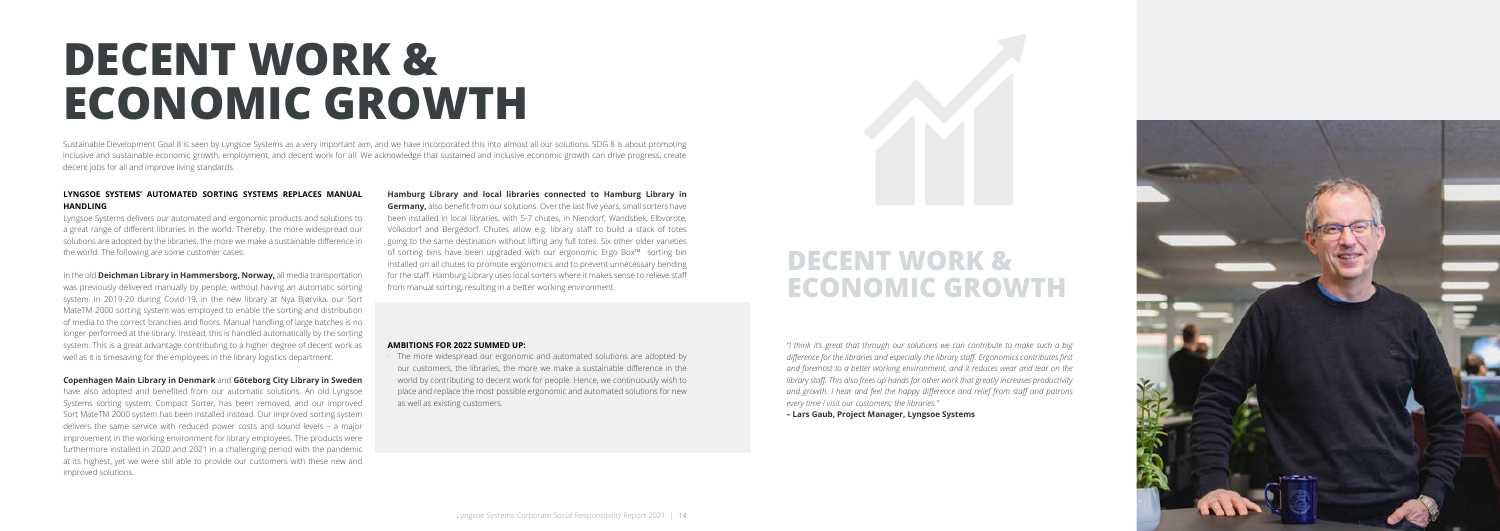As the world is becoming more industrialized, it is time to focus on inventing new methods for us to work more sustainably in the world's factories and companies, so that we use resources more efficiently and environmentally sound. We need to build robust infrastructures and, more importantly, we need to encourage innovation and scientific research to support working smarter and reduce waste.

A key target for Sustainable Development Goal 9 is to upgrade infrastructure and retrofit industries to make them more sustainable, with increased resource-use efficiency and greater adoption of clean and environmentally sound technologies and industrial processes.

At Lyngsoe Systems, we pride ourselves on being at the forefront of working to deliver innovative and sustainable solutions. Working across many different sectors, retrofitting outdated industries has become a part of Lyngsoe Systems' core competencies. With a proven track record of more than 5,000 installations worldwide in more than 60 countries, Lyngsoe Systems' teams continually prove to enhance already extensive customer process knowledge, solution design, software development, integration, service, and maintenance. Lyngsoe Systems is currently focused on industries such as healthcare, and airports and airlines, in which resource-use efficiency, more sustainable technologies and optimized operations are crucial for achieving SDG 9.

Our core business is capturing logistics data, then enriching and sharing it in an easily accessible and value-added format for our clients' business systems. We offer a platform, a backend software engine, under the brand name Lyngsoe LIVE Logistics™. The platform is designed to collect, handle, and process an immense amount of data, not only from RFID sources but from multiple technologies.

By standardizing and automating information extraction processes using Lyngsoe LIVE Logistics™, enterprises can become more productive and accurate

.

This way, they will gain:

- · Insights that accurately reflect operational reality
- The potential for effective digital transformation initiatives and better business outcomes

For example, the healthcare industry can leverage tracking and identification technology for multiple purposes by utilizing the Lyngsoe LIVE Logistics™ platform. Lyngsoe LIVE Logistics™ is used for asset tracking, whether it is the tracking of surgical instruments through the sterilization process to and from the operation room, automatically registering, or the whereabouts and status of beds, wheelchairs, drip stands, or other assets.



# **INDUSTRY & INNOVATION INDUSTRY & INNOVATION**

#### **INNOVATION, DEVELOPMENT, AND SCIENTIFIC RESEARCH**

Additionally, SDG 9 aspires to enhance scientific research and upgrade the technological capabilities of industrial sectors in all countries, including encouraging innovation and substantially increasing the number of research and development workers through public and private research and development spending.

Lyngsoe Systems' extensive experience and knowledge base provide a working platform for scientific research. As a responsible company, we see it as an obligation to encourage innovation and scientific research to support working smarter. We cooperate with universities and local educational institutions. Thereby, we show our commitment by offering internships, employing student workers, and delivering a platform for Master thesis students to conduct their scientific research. Lyngsoe Systems always seeks to develop and upgrade solutions together with students.

This SDG 9 target is highly connected to our approach and contribution to SDG 4. Lyngsoe Systems encourages research for more innovation and sustainable technology and seeks to engage the academic community to help solve challenges in collaboration.

Besides the investment in scientific research, we also strive to invest a minimum of 3% of our revenue from 2022 into in-house research, development, and innovation in terms of our own products and the solutions we provide. These two investments are very important to us to support our effort to be responsible for striving to work smarter and provide and deliver more responsible products and solutions in this industrialized world.



#### **AMBITIONS FOR 2022 SUMMED UP:**

· We strive to invest a minimum of 3% of our revenue from 2022 into in-house research, development and innovation to support being a part of producing and delivering smarter and more responsible products and solutions in this industrialized world.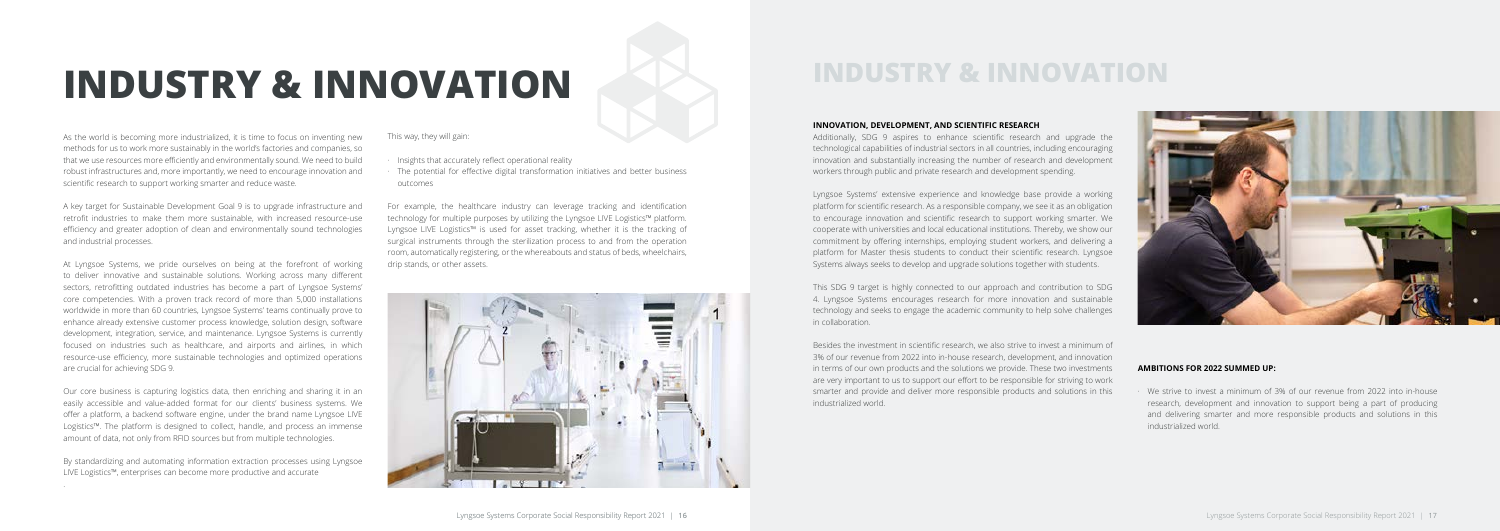

# **SUSTAINABLE CONSUMPTION & PRODUCTION SUSTAINABLE CONSUMPTION**

# **& PRODUCTION**

#### **ENVIRONMENTAL DEVOTION**

We, at Lyngsoe Systems, are devoted to meeting the requirements of society and customers in an environmentally sustainable manner. We strive to minimize the effect of our activities on the surrounding environment in full compliance with current strategy. Today, sustainability is a term that is here to stay, and it does not just apply to a single industry or two. It is almost all industries that come with new initiatives and ideas for sustainable products or ways of doing things. In other words, we have moved away from a throwaway culture.

As a company we try to minimize potential environmental impact when developing new products, during processes and the work with our partners worldwide. We continually seek to improve the environmental performance of products and activities, conserve energy and raw materials, reduce waste and explore opportunities for reuse and recycling.

We also urge our suppliers to develop and supply superior environmental products and services in line with our requirements.

Regarding Sustainable Development Goal 12, Lyngsoe Systems acknowledges sustainability, consumption and production are about promoting resource and energy efficiency, and sustainable infrastructure, as well as providing access to basic services, green and decent jobs, and a better quality of life for all. Its implementation helps to achieve overall development plans, reduce future economic, environmental, and social costs, strengthen economic competitiveness and reduce poverty.

One measurable matter is Lyngsoe Systems' unique solution Intelligent Material Management System (IMMS™), which provides our library customers with an incredibly environmentally friendly and sustainable and paperless solution.

*"Lyngsoe Systems' IMMS™ helps libraries support their global goals. When a library*  upgrades their entire infrastructure through the Intelligent distribution algorithm, it *ensures that branches can support their local population whether they are net borrowers with a huge pull through holds or if they prefer to come and use the library space and* 

*enjoy the material available on the shelves. Batch handling and paperless processes save library workers from repetitive strain injuries from handling individual items and ensure big savings of ink and paper. A medium-sized library can comfortably save around \$30,000 a year just on printing and paper. Not to mention the enormous amount of time saved by not having to attach individual pieces of paper to each item."*

**– Helle Lauridsen, IMMS™ Product Manager, Lyngsoe Systems**

At Lyngsoe Systems we are very proud of our environmental solutions, and we continue the process of increasing environmental awareness worldwide with our IMMS solution.

Lyngsoe Systems aspires to be the world's leading provider of sustainable library solutions. With the technology available today, there is now a much greater prospect of success in making sustainable versions or upgrades to new or already existing products in the libraries. Thereby, in recent years, we have offered a sustainable upgrade solution to selected libraries, with proven success and increasing interest from the library market. We call it "Lyngsoe Sustainable Solution". Thus, being one of the world's largest suppliers of hardware and software solutions to the library market, we - besides focusing on innovation, superior service, design, and quality - have expanded our portfolio with our new sustainable solution. This is due to our focus on working in a targeted manner on reducing negative environmental impact, while simultaneously strengthening our positive contribution to sustainable development.

Lyngsoe Sustainable Solution can be applied to libraries' existing self-service kiosks. This is done in such a way that the vending machine itself or, in other words, the "furnishing" is retained, while everything else is optimized. For instance, the necessary electronics hardware in the vending machine is replaced, providing a more sustainable solution instead of investing in a brand new machine. Moreover, the replaced material parts will be reused or disposed of in a responsible manner. Furthermore, Lyngsoe Sustainable Solution includes many possibilities to upgrade all existing products. In other words, we ensure a professional and secure upgrade of the customer's products, and we recommend only changing what is necessary. Several of our customers with Lyngsoe Systems self-service vending machines, or other vending machines, have already made a successful sustainable optimization.

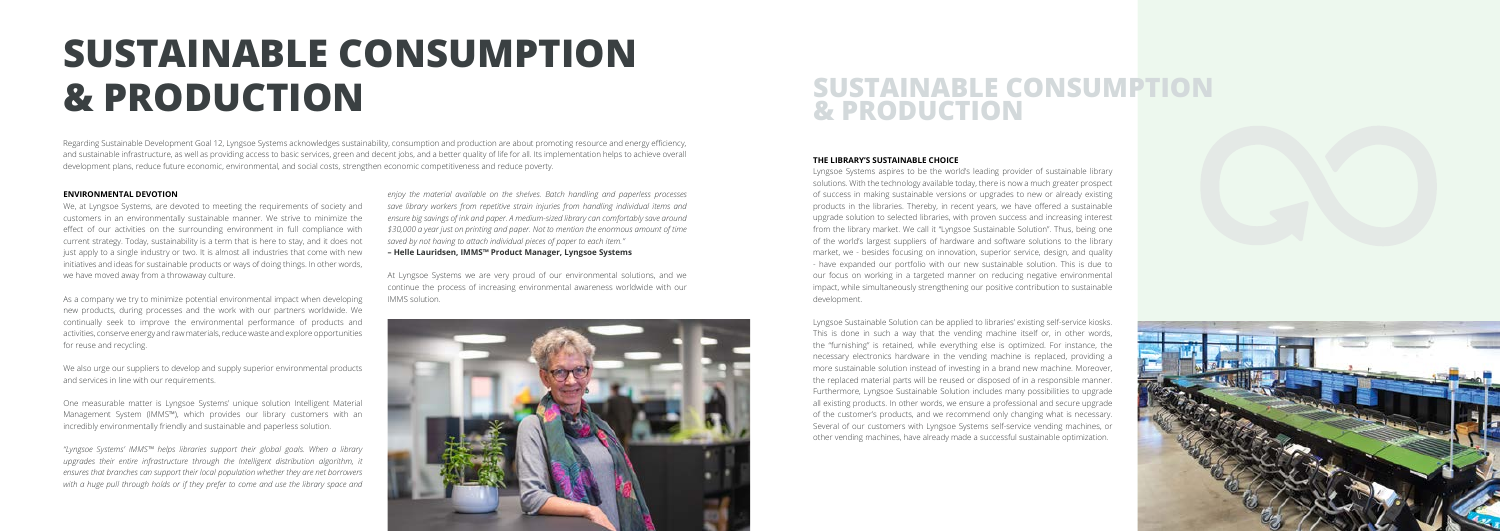### **SUSTAINABLE CONSUMPTION & PRODUCTION**

## **SUSTAINABLE CONSUMPTION & PRODUCTION**

#### **SUSTAINABLE CONSUMPTION AND PRODUCTION IN LOGISTICAL FLOWS**

We believe that companies can develop and leverage their business by automating their manual processes with data capture solutions. As an example, our solutions enable thousands of restaurants and producers to reduce waste generation and optimize operations. Internally, we also have taken the necessary steps to reduce waste generation and to recycle and reuse whenever possible.

In partnership with HAVI Logistics, the solutions provided by Lyngsoe Systems have also made it possible to guarantee full transparency, optimization, and security of food deliveries to more than 7,000 stores and restaurants in Europe. Our Lyngsoe LIVE Logistics™ system traces the content of every pallet to restaurants from more than 40 distribution centers. The system also enables restaurants to reduce food waste while allowing for accurate and timely callbacks in the case of health and safety risks for consumers.

Lyngsoe Systems' solutions have reduced the lead time on trucks by up to 96% and the number of errors on the production line by 70%, which means faster handling and less mistakes in our customers' logistical flow. However, we are continuously striving to develop more efficient and transparent measures to further meet SDG 12.



#### **UTILIZATION OF TRUCK LOAD SPACE IN THE POSTAL SECTOR**

Our logistical Transport Utilization solutions in the postal sector cover the procedures of collecting, processing, and analyzing business-critical data. Using machine learning algorithms, we utilize the data for efficiency improvements in daily operations and dynamic transport planning. The solution supports our customers' responsible use of resources to reduce CO2 emission and usage of fuel. Furthermore, it enables them to make business decisions based on reliable real-time data. Transport Utilization is about automation through artificial intelligence and machine learning. Making business decisions based on scattered manual scanning and predicted track and trace is now history. We have a long legacy in collecting, processing, and analyzing business-critical data for postal operators in quality measurements.

Having the correct number of containers in the right place at the right time is always a challenge. Automated scanning, including at customer locations, provides complete visibility of container inventory – this is called Asset Tracking. An accurate networkwide container inventory view enables cost-efficient allocation and movement of containers. The average number of assets, in this case roll cages, lost per year is between 7-10% in the postal sector. On average 15% of functional assets are "standing still" on the same site – not being utilized. With our logistical optimization of Transport Utilization, we are helping postal operators, who are facing explosive growth and high competition. Also, evolving from a one-sided focus on cost alone, consumers expect additional services like changing the destination for parcels during transportation.

Furthermore, real-time transportation visibility is increasingly a key priority for many companies in the transportation sector, including e.g., shippers and freight forwarders. We have, as part of our strategy, initiated the strategic initiative "Build transport visibility business" to further contribute to creating sustainable value and help our customers optimize and utilize their transport capacity in the best possible way. When helping them with this, it will inevitably contribute to less CO2 emission.



#### **AMBITIONS FOR 2022 SUMMED UP:**

- · A strategic initiative for Lyngsoe Systems is to get a minimum of 10 new IMMS customers outside Denmark, and therethrough increase the environmental focus and paperless processes.
- · The strategic initiative "Build transport visibility business" will contribute to creating sustainable value and help our customers optimize and utilize their transport capacity leading to less CO2 emission.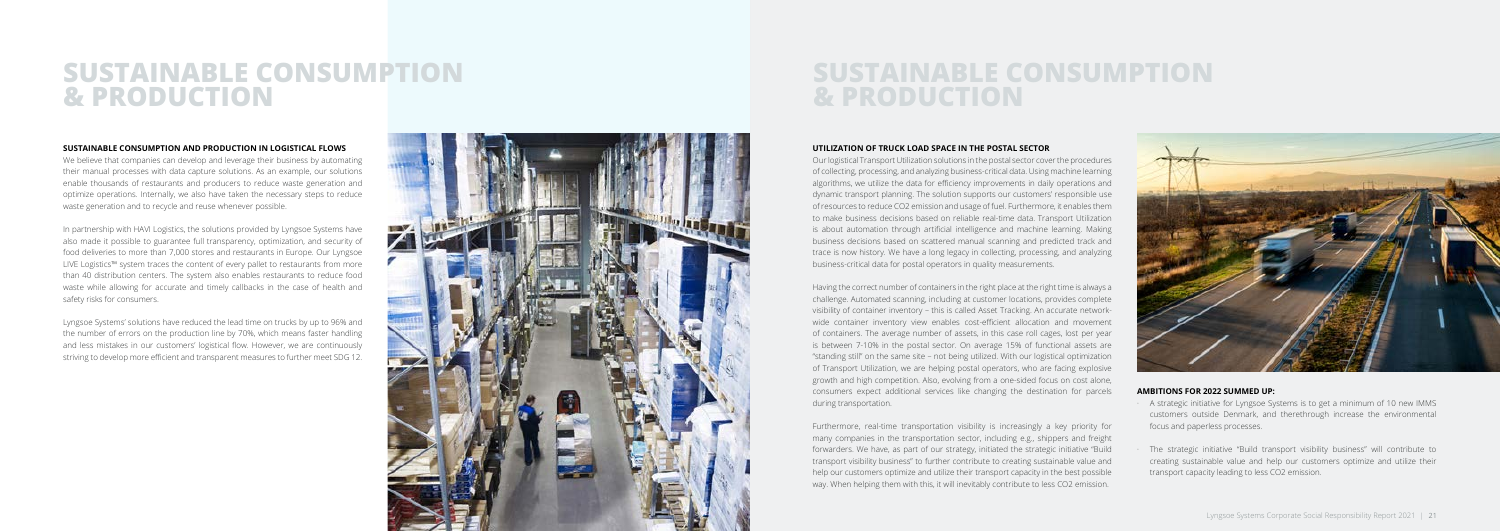# **RESPONSIBLE CONSUMPTION, PRODUCTION & CLIMATE ACTION**

## **RESPONSIBLE CONSUMPTION PRODUCTION & CLIMATE ACTION**

#### **INTERNAL COMPANY EFFORTS FOR SUSTAINABILITY IMPACT**

As mentioned throughout this report, Lyngsoe Systems contributes to these Sustainable Development Goals through the solutions we provide to our customers. Villads Thomsen, CEO of Lyngsoe Systems, says:

*''Lyngsoe Systems provides solutions that can significantly minimize the environmental impact. For instance, in the form of replacing an existing library solution with new solutions that can reduce energy consumption by 60-90%. We also provide logistic optimization solutions that can increase carriers' utilization rates significantly, thereby reducing capacity needs, fuel consumption and CO2 emissions. We also offer optimization of luggage handling for airports and airlines, thereby reducing lost luggage and transport connected with this. All proven solutions give our customers the opportunity to combine their business with an improved sustainability footprint."*

Recognizing our contribution to our customers' sustainability through, e.g., reduced energy consumption and reduced CO2 emissions, we have decided to catalyze our commercialization of sustainability through a strategic initiative, through which we will establish further relevant targets and KPIs.

Internally, we continuously seek to adopt new sustainable practices to improve the environmental performance of products and activities, save energy and raw materials, reduce waste, and explore opportunities for reuse and recycling to conserve our climate. Our overall aim is to minimize the environmental impact of our activities as much as possible. We are committed to complying with local environmental laws and regulations of the countries in which we operate. Therefore, we support and make efforts to minimize waste and sort waste.



Moreover, we have replaced all lamps with LED lights at our headquarters parking lot in line with last year's target of reducing outdoor lighting energy usage by at least 75%.





The Sustainable Development Goal 12 is about ensuring sustainable consumption and production patterns. Due to overlaps in character with SDG 13, which covers taking urgent action to combat climate change and its impacts, we work to ensure both goals and merge them in the following. As mentioned previously, our newly developed strategy for 2022-24 seeks to address and consider the increasing ESG agenda, both internally and externally towards our customer.

Likewise, electric bulbs in all toilets, meeting rooms and the warehouse have been replaced with sensors and/or LED lights to save energy. Our target for 2021 was to maintain the level of 2020, yet we saved a further 1% on our annual electricity consumption from 2020-2021 (from a total kWh usage of 316.072 to 312.926), and we will investigate ways to further reduce it.

Furthermore, a large electronics cleanup has been conducted in our warehouse. This resulted in 1,000-1,500 kilos of electricity waste. We invested in the correct disposal so that the waste was collected by Stena DK, a recognized company for recycling and reuse. We chose Stena DK because they have local reprocessing stations and do not transport waste abroad, which would have a further negative environmental impact. Instead, we support Stena DK's controlled local processes.



Lars Caspersen, CFO of Lyngsoe Systems, says:

*''We are dedicated to working on reducing our direct environmental impact. A previous initiative was to change all lighting to LED, which has resulted in reducing energy consumption by an additional 10% in 2020 and a further 1% in 2021. Sustainability has been important for us as a company in the past, but ESG is an area, which is getting increasingly more attention now and in the future. Hence, sustainability has been chosen as an important theme, focus area and initiative in our new strategy 2022-24."*



**Annual electricity (kWh) usage**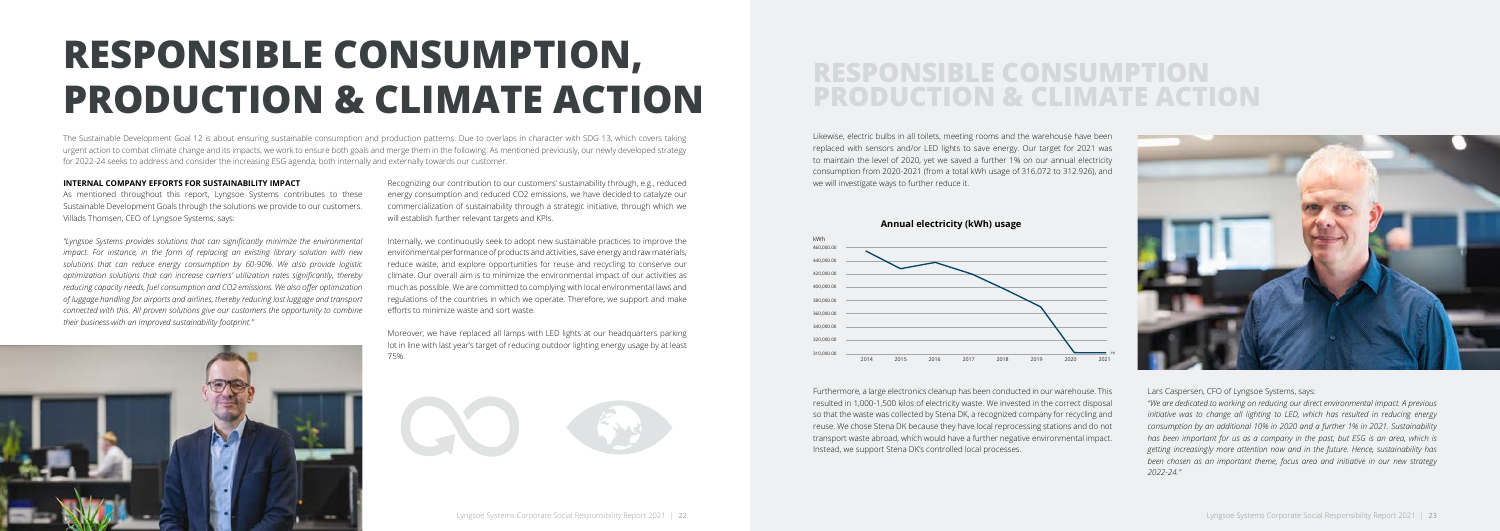## **RESPONSIBLE CONSUMPTION PRODUCTION & CLIMATE ACTION**

#### **CATALYZING SUSTAINABILITY:**

#### **STRATEGIC INITIATIVE TO INCREASE TARGETED ESG EFFORTS, COMMUNICATE VALUE AND SET FURTHER TARGETS INTERNALLY AND EXTERNALLY**

In line with the launch of our strategy 2022-24, an important focus area and objective is an improved sustainability footprint. One of the concrete strategic initiatives to be executed in 2022-24 is to further increase our efforts on the ESG agenda. The main purpose of this is to address and improve sustainability internally, as well as externally for our customers, through the incorporation of sustainability in our commercial offerings. We have been addressing this for years and continue to do so today, yet in a more tactical, rational way. Therefore, we have committed to addressing it with a much more conscious, deliberate strategic approach over the coming years.

- We will launch the strategic initiative "Sustainability", by which we aim to further catalyze our sustainability efforts, and identify specific and relevant KPIs and targets
- We aim to document and communicate the sustainability impact of our current solutions and products. This includes building and launching the first sustainability value proposition business case in 2022

One of our strategic initiatives is sustainability. We will start a collaboration with an expert sustainability partner from 2022-24. This partner will help us to develop an overall sustainability ambition and strategy, as well as a best practice approach. This will, for instance, include:

- · A review of our current sustainability position and baselining of our footprint both internally and externally through our commercial offerings
- · Commercialization of sustainability: Document and communicate the sustainability impact of our current solutions and products. In 2022, we aim to build and launch the first sustainability value proposition business case
- · KPIs and targets: Set sustainability KPIs and targets to support this initiative, and to measure progress and success going forward

To promote educational collaborations, we wish to ensure min. 3-4 % (today the number is 2.3 %) of the company are trainees or student workers on a continuous basis, which also includes project collaborations with students from educational institutions.

#### **AMBITIONS FOR 2022 SUMMED UP:**

The more widespread our ergonomic and automatic solutions are adopted by our customers, the libraries, the more we make a sustainable difference in the world by contributing to decent work for people. Hence, we continuously wish to place and replace the most possible ergonomic and automatic solutions for new as well as existing customers.

# **OVERVIEW AMBITIONS 2022**

### **GOOD HEALTH & WELL-BEING**

- · Ensure healthcare benefits at all Lyngsoe Systems locations, e.g. establish a physical exercise training offer at our headquarters
- · Improve Lyngsoe Systems' Employee Experience by an initiative, where we will involve our employees in identifying concrete improvement areas for health and well-being
- · Improve our long-term employee engagement score from an average score of 7.83 (out of 10) in 2021 to 8.0 in 2024. Thus, the 2022 target is a weighted average score of 7.89. The score is continuously derived from our quarterly employee satisfaction survey
- · With best practice knowledge, increase multiple tracking solutions at one location making each healthcare location even more efficient.
- · Optimize assets utilization and thereby reduce consumption by tracking item locations.

### **QUALITY EDUCATION**

· Improve our employees' capabilities by launching a learning platform offering relevant professional area courses and with a KPI of minimum one course/education/training day per employee, per year.

### **DECENT WORK & ECONOMIC GROWTH**

### **INDUSTRY & INNOVATION**

· We strive to invest a minimum of 3% of our revenue from 2022 into inhouse research, development and innovation to support being a part of producing and delivering smarter and more responsible products and solutions in this industrialized world.

### **RESPONSIBLE CONSUMPTION PRODUCTION & CLIMATE ACTION**

- · We will launch the strategic initiative "Sustainability", by which we aim to furthercatalyze our sustainability efforts, and identify specific and relevant KPIs and targets
- We aim to document and communicate the sustainability impact of our current solutions and products. This includes building and launching the first sustainability value proposition business case in 2022